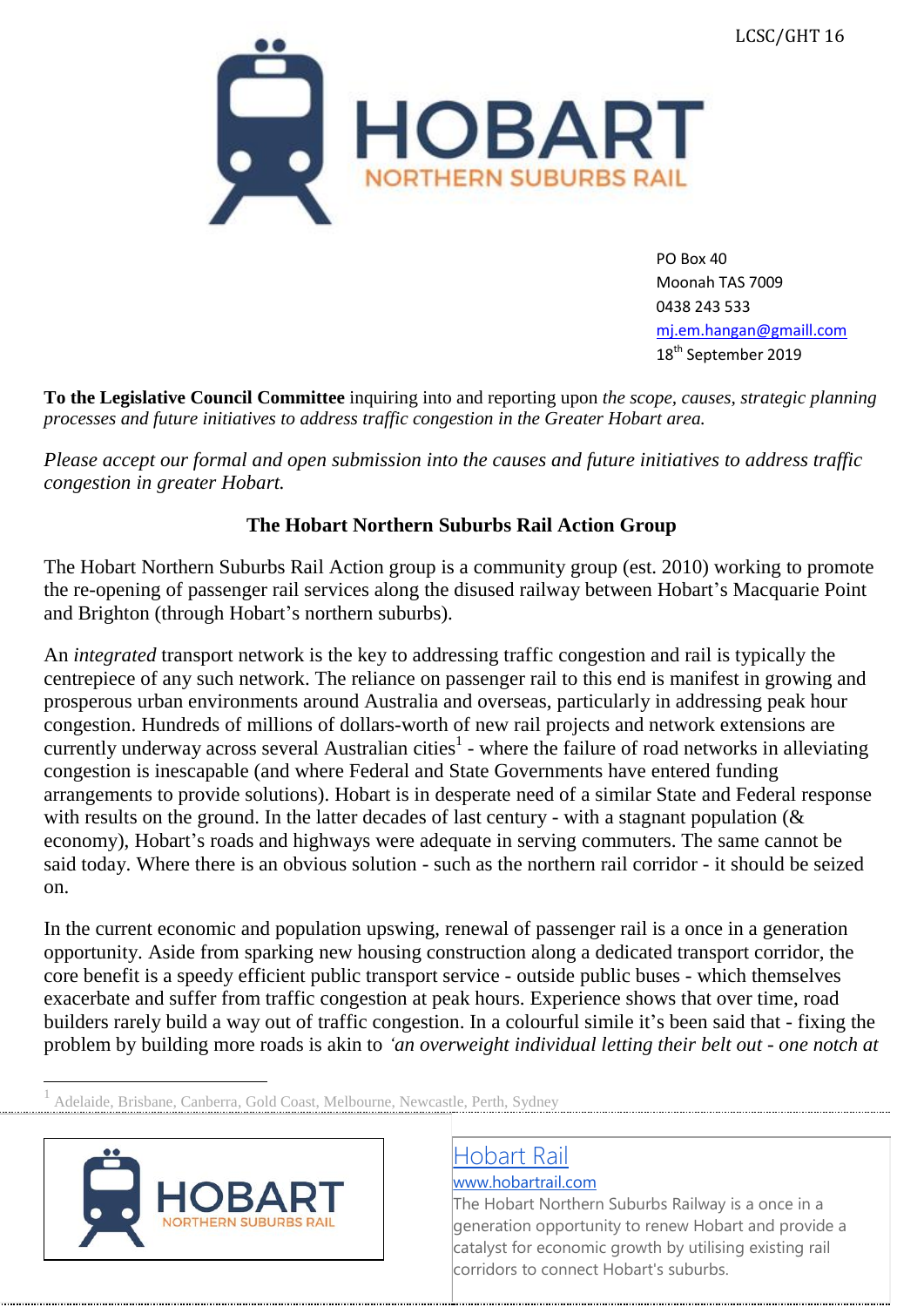

*a time'.* There is no better example of this than Hobart's Brooker Highway and Main Road - the busiest and most congested of all Tasmania's traffic routes.

Running north - south parallel to the unused railway, the Brooker is Tasmania's key commuter and freight link in and out of its capital - and to all points north and west. With the closure of port freight services by rail in 2014 - the Brooker has taken an unbearable traffic load. Almost a decade ago it was assessed as carrying 50 thousand vehicles a day and approx. two million tonnes of freight per annum.<sup>2</sup> It's been widened and improved in parts - at staggering cost, but remains more congested at peak times than at any time in its past. The Brooker now approximates not so much a highway or freeway, as a multi-laned main road - having to serve major freight and trade vehicles into the capital, public, private and tourist buses, increased tourism traffic - on top of conveying tens of thousands residents daily. A series of traffic lights along its major intersections and a reduction in speed limits has simply accelerated its demise as Tasmania's most important highway. At morning peak times - the Elwick Rd/Racecourse intersection regularly sees cars backed up several kilometers north to Berriedale - yet there is little or no room to expand or by-pass it, because of the obvious constraints alongside its route into the city. Tasmania's major tourism drawcard - MONA - sits along the highway and has plans for major expansion, as well as new subdivisions which are planned for Glenorchy, Claremont and the Austin Ferry areas. The Highway is sure to get even less efficient in time.

Topographical barriers severely limit the planning of alternative road routes - particularly along the old Main Road heading north/south which is often congested with convoys of public buses dropping students off at several large primary and high schools at peak times. Smaller suburban alternatives include the Lenah Valley, West Hobart single lane 'rat-run' via Augusta Road, which is inefficient and cannot be improved upon. Hobart's congestion and traffic times are beginning to weigh down its economic efficiency and act as a handbrake on aspects of its economy. 'Blue-sky thinking' which proposes to invest billions of public dollars on a tunnel to by-pass pinch points around Hobart, we contend is excessive - financially (and politically) unviable. More efficient public transport is the answer - but not necessarily more stop-start passenger vehicles on the same overstretched roads.

#### *'Buses are caught-up in the same congestion as all other vehicles'*

The only public transport option Hobart currently has is buses. While buses obviously provide a key role, as the sole provider they also pose a unique irony for planners; *' the more successful our public* transport into Hobart becomes - the slower peak transport times in and out of the city might be'. The Hobart Northern Suburbs Rail Action Group contends that those services in fact contribute to peak hour road congestion and slower travel times. So long as large and articulated buses - stopping and

2 State Government 2010 Southern Integrated Transport Plan



### [Hobart Rail](http://www.hobartrail.com/)

#### [www.hobartrail.com](http://www.hobartrail.com/)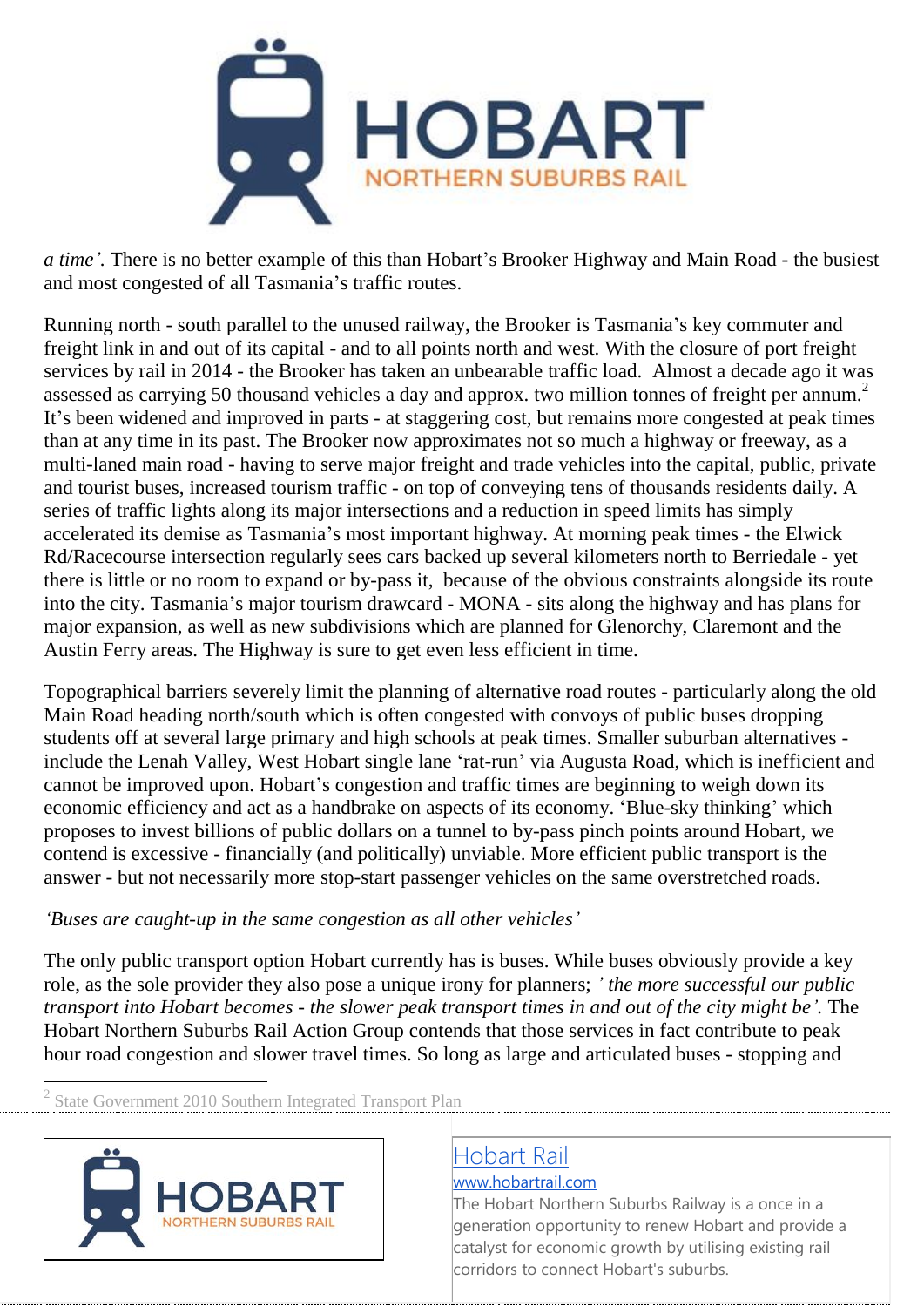

starting at multiple bus stops - are relied on solely to reduce traffic congestion, no real gains can be made. Only an alternative transport method such as passenger rail - can lighten road congestion (in the northern routes to the city) by taking as many commuters off the roads as possible. As evident elsewhere in Australia where tram and rail have their own dedicated transport corridors - more modern, comfortable alternatives draw thousands of daily users away from using cars. Our group also contends that sluggish road travel times particularly at peak hour, is acting as a deterrent to large numbers of commuters who would switch to public transport if a better, faster, more comfortable option existed.

To succeed, the rail operation must be properly integrated with other modes including bus, ferry, park'n'ride, cycling, and walking. In addition, valuable real estate around station locations should be re-zoned for higher density residential and commercial purposes. A more efficient use of buses at peak times would be for a percentage to integrate with passenger rail stations along the northern corridor - to service the local area around those stations - possibly operating on one public transport ticket. This would act to lighten the numbers of buses moving smaller numbers of people in and out of the city along two congested arterials (to & from the northern suburbs) at peak times. Park and ride parking provided around Rail Stations would also encourage drivers to park their cars at stations along the rail corridor to Granton and Bridgewater and take rail into the heart of Hobart and its waterfront. Not only would it reduce road congestion it would allow many commuters to arrive into the city faster than the alternative. It's predicted a rail trip (making allowance for several stops along the way) would save anywhere between 10 and 20 minutes each way on a trip from Glenorchy to Hobart at peak times. It might also lead to more people cycling to stations and taking the train into the city, or taking a bicycle on a dedicated section of a train.

#### *'Rail, the best option for the northern sections of greater Hobart'*

While restoring rail services is often criticised as being too expensive, Hobart has been gifted with a dedicated corridor currently lying unused amid some of Hobart's most populated suburbs. The Hobart Northern Suburbs Rail Action group joins with a huge number of northern suburbs residents who believe this is nothing short of Government neglect. There are now too few excuses- not to proceed with a 5 year plan to restore rail to Hobart's public transport mix. Despite the single track railway, strategically located passing loops would allow movement of 1,000 people on each train in each direction every 12 minutes.

Much of the expense of establishing a service has already been spared. With the corridor already in place, the capital cost for enabling works at new station precincts, new trains, refurbished track, new stations, power supply, signal and level crossing upgrades ranges from \$80m to \$200m depending on route length, number and type of rail vehicles. While critics have suggested a dispersed population



### [Hobart Rail](http://www.hobartrail.com/)

#### [www.hobartrail.com](http://www.hobartrail.com/)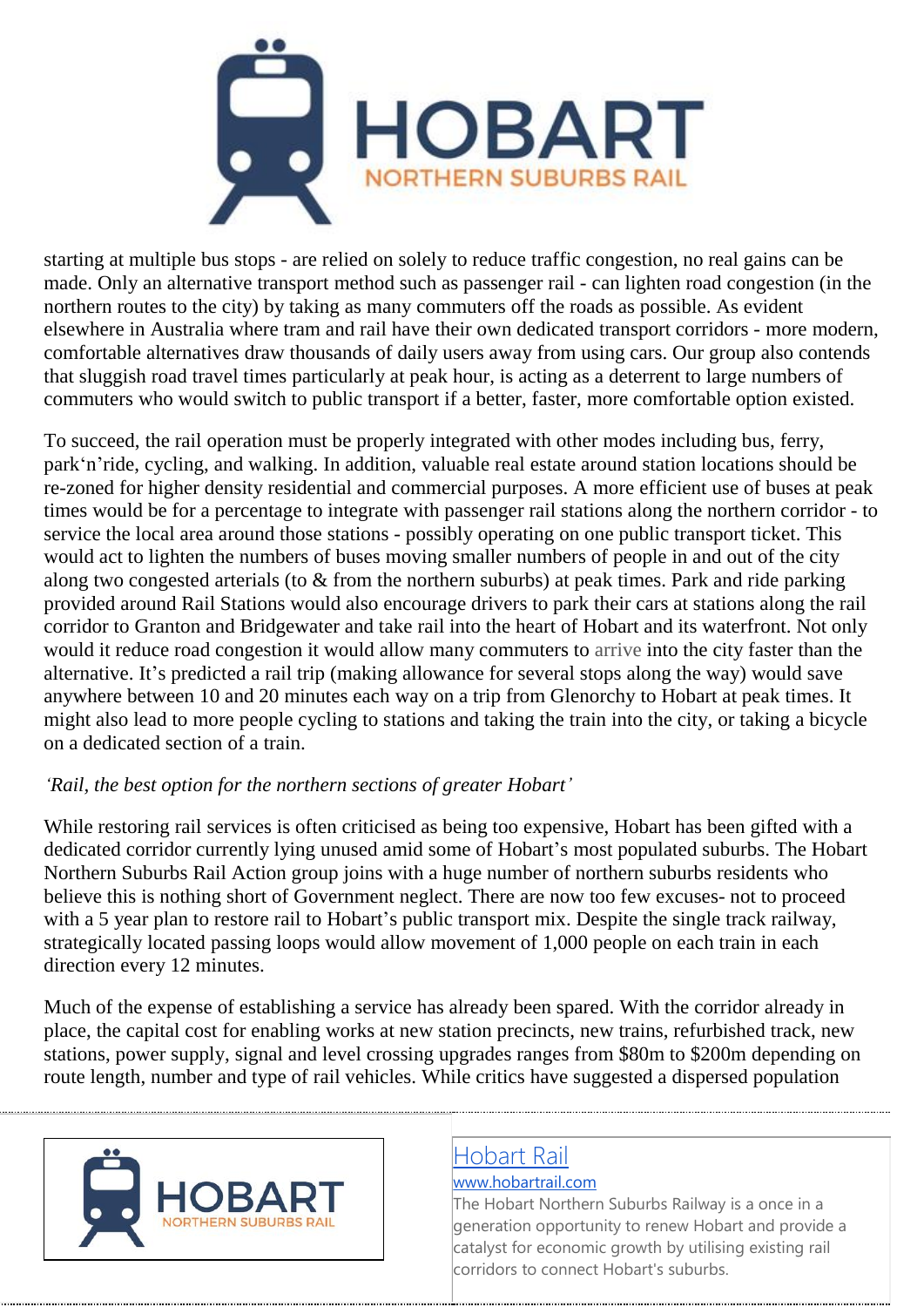

makes such a service 'unfeasible', the last report by Infrastructure Tasmania failed to find evidence of any significant operating losses. The last modelling on the topic<sup>3</sup> suggested six million rides per annum on rail services between Hobart and Glenorchy. With operating costs then predicted at around 2.5 million dollars per annum as stated in the Government's 2013 report, even fares as low as \$1 would cover the annual operating costs.

The proposal has many key benefits for wider Hobart including access to renewed land and housing development along the current ( To date, the project has been assessed in a rationalist passenger transport only approach without considering the wider benefits from land use improvements and economies of agglomeration). Importantly this will work to reduce future traffic congestion as the capital and northern suburbs continue to grow. Maintaining the rail link between Hobart and Bridgewater should also be considered strategically by maintaining the rail freight link to the working port of Hobart and the Risdon industrial precinct - as at present road freight is the sole means.

The Northern Suburbs Rail proposal has assumed Hobart wishes to be a livable, resilient, and sustainable place to live with the capacity for growth.

There are numerous solutions to Hobart's traffic and housing challenges (growing pains), however restoring passenger rail on the existing railway delivers by far the best bang for buck. The time for talk has passed and it's time for action!

<sup>3</sup> Stage 1 Light Rail Business Case - Hobart to Glenorchy, May 2013 (page 40)



# [Hobart Rail](http://www.hobartrail.com/)

[www.hobartrail.com](http://www.hobartrail.com/)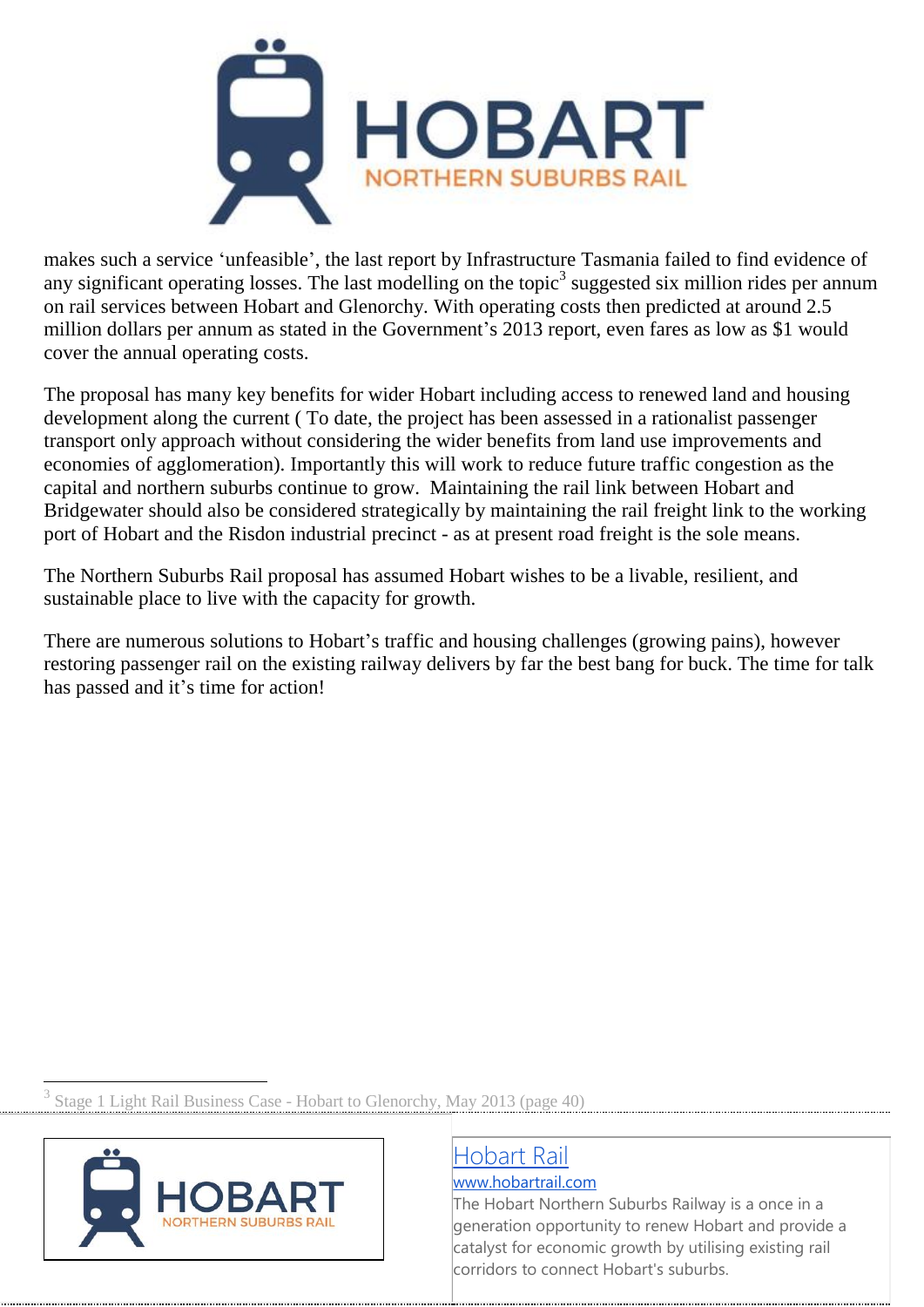

# What does \$1 million get you in greater Hobart?

3 metres of new Bridgewater bridge 13 metres of airport runway extension 16 metres of Brooker highway upgrade 51 metres of highway bypass Does not include purchase of buses 130 metres of bus way des new trains, new track, level crossing upgrades, stations, park and ride facility 188 metres of northern suburbs rail

We urge committee members less familiar with the northern sections of greater Hobart, to visit sections of the rail corridor lying idle through New Town, Moonah, Glenorchy, Claremont and Austin's Ferry to fully appreciate the opportunity it presents. Depending on which sections are inspected, members will recognise the enormous future housing potential (from under-used sites) nearby or within close range of its route and how this would help alleviate future congestion through the north. As population continues to grow in Hobart, greater Glenorchy and further north, commuters must be tempted out of their cars (and off over-loaded roads) and into a modern, efficient, and environmentally sensible peak hour alternative. The Hobart Northern Suburbs Rail Action group and many in the community appreciate that this is by far the smartest option. With Hobart's topographical constraints restoring passenger rail is by far the best , most viable alternative for the northern section of city.

Michael Hangan

Michael Hangan, President



# [Hobart Rail](http://www.hobartrail.com/)

#### [www.hobartrail.com](http://www.hobartrail.com/)